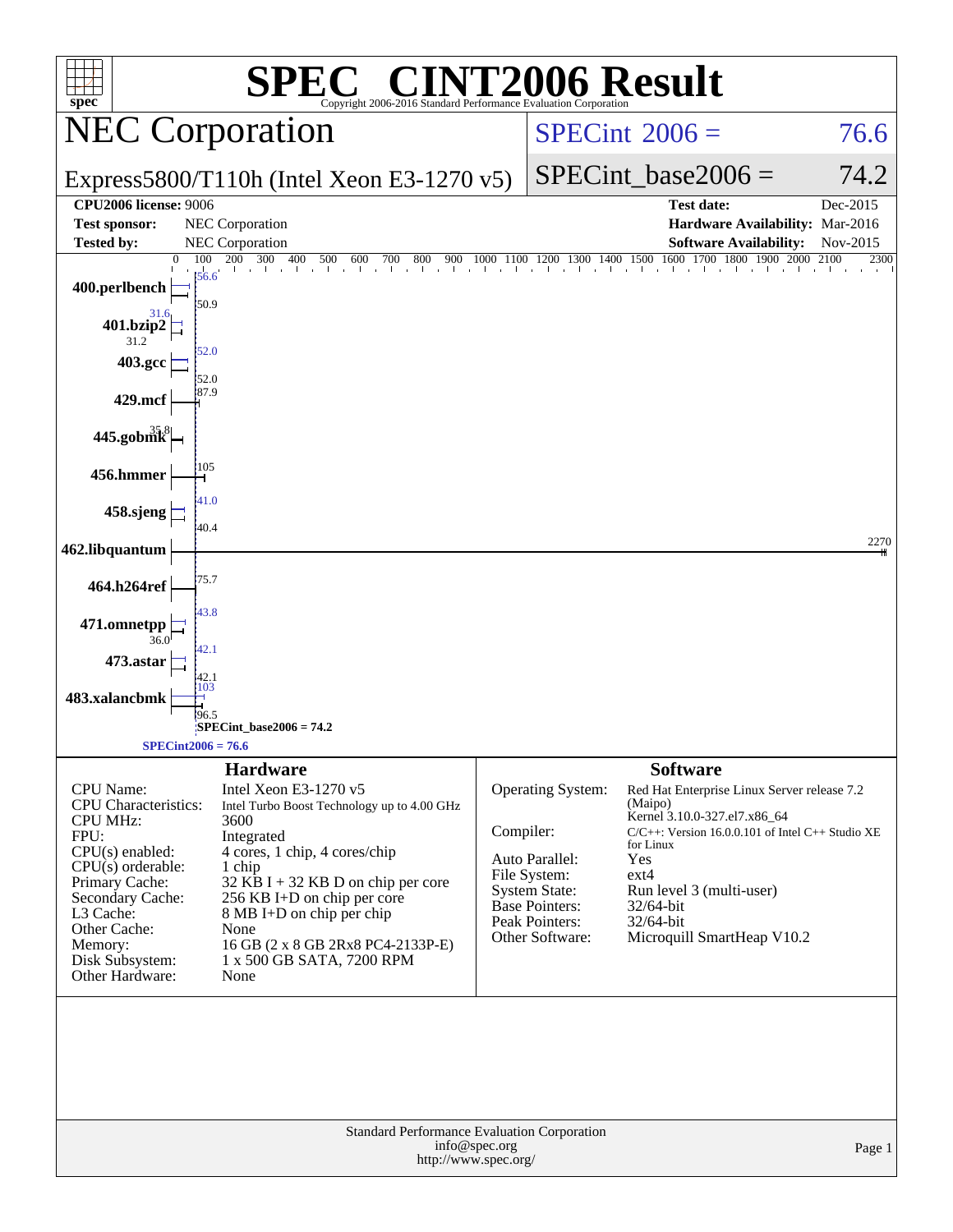

# **[SPEC CINT2006 Result](http://www.spec.org/auto/cpu2006/Docs/result-fields.html#SPECCINT2006Result)**

## NEC Corporation

### $SPECint2006 = 76.6$  $SPECint2006 = 76.6$

Express5800/T110h (Intel Xeon E3-1270 v5)

SPECint base2006 =  $74.2$ 

### **[CPU2006 license:](http://www.spec.org/auto/cpu2006/Docs/result-fields.html#CPU2006license)** 9006 **[Test date:](http://www.spec.org/auto/cpu2006/Docs/result-fields.html#Testdate)** Dec-2015

**[Test sponsor:](http://www.spec.org/auto/cpu2006/Docs/result-fields.html#Testsponsor)** NEC Corporation **[Hardware Availability:](http://www.spec.org/auto/cpu2006/Docs/result-fields.html#HardwareAvailability)** Mar-2016 **[Tested by:](http://www.spec.org/auto/cpu2006/Docs/result-fields.html#Testedby)** NEC Corporation **[Software Availability:](http://www.spec.org/auto/cpu2006/Docs/result-fields.html#SoftwareAvailability)** Nov-2015

### **[Results Table](http://www.spec.org/auto/cpu2006/Docs/result-fields.html#ResultsTable)**

|                  | <b>Base</b>                                                                                              |       |                |       |                |       |                | <b>Peak</b>  |                |              |                |              |  |
|------------------|----------------------------------------------------------------------------------------------------------|-------|----------------|-------|----------------|-------|----------------|--------------|----------------|--------------|----------------|--------------|--|
| <b>Benchmark</b> | <b>Seconds</b>                                                                                           | Ratio | <b>Seconds</b> | Ratio | <b>Seconds</b> | Ratio | <b>Seconds</b> | <b>Ratio</b> | <b>Seconds</b> | <b>Ratio</b> | <b>Seconds</b> | <b>Ratio</b> |  |
| 400.perlbench    | 193                                                                                                      | 50.7  | 192            | 50.9  | 191            | 51.2  | 173            | 56.6         | 173            | 56.6         | 172            | 56.6         |  |
| $401$ .bzip2     | 309                                                                                                      | 31.2  | 309            | 31.2  | 309            | 31.3  | 305            | 31.7         | 305            | 31.6         | 305            | 31.6         |  |
| $403.\text{gcc}$ | 155                                                                                                      | 52.0  | 155            | 52.0  | 155            | 51.9  | 155            | 52.0         | 154            | 52.2         | 155            | 52.0         |  |
| $429$ mcf        | 104                                                                                                      | 88.1  | 104            | 87.9  | 105            | 86.5  | 104            | 88.1         | 104            | 87.9         | 105            | 86.5         |  |
| $445$ .gobmk     | 293                                                                                                      | 35.8  | 293            | 35.8  | 293            | 35.8  | 293            | 35.8         | 293            | 35.8         | 293            | 35.8         |  |
| $456.$ hmmer     | 89.2                                                                                                     | 105   | 89.1           | 105   | 89.1           | 105   | 89.2           | 105          | 89.1           | 105          | 89.1           | 105          |  |
| $458$ .sjeng     | 300                                                                                                      | 40.4  | 300            | 40.3  | 300            | 40.4  | 295            | 41.0         | 295            | 41.0         | 295            | 41.0         |  |
| 462.libquantum   | 9.09                                                                                                     | 2280  | 9.12           | 2270  | 9.15           | 2260  | 9.09           | 2280         | 9.12           | 2270         | 9.15           | 2260         |  |
| 464.h264ref      | 292                                                                                                      | 75.8  | 292            | 75.7  | 292            | 75.7  | 292            | 75.8         | 292            | 75.7         | 292            | 75.7         |  |
| $ 471$ .omnetpp  | 171                                                                                                      | 36.5  | 174            | 36.0  | 173            | 36.0  | 143            | 43.8         | 143            | 43.8         | 143            | 43.8         |  |
| $473$ . astar    | 167                                                                                                      | 42.1  | 167            | 42.1  | 169            | 41.4  | 167            | 42.1         | 166            | 42.2         | 167            | 42.0         |  |
| 483.xalancbmk    | 71.1                                                                                                     | 97.0  | 71.5           | 96.5  | 71.7           | 96.2  | 67.2           | 103          | 67.2           | 103          | 67.0           | 103          |  |
|                  | Results appear in the order in which they were run. Bold underlined text indicates a median measurement. |       |                |       |                |       |                |              |                |              |                |              |  |

### **[Submit Notes](http://www.spec.org/auto/cpu2006/Docs/result-fields.html#SubmitNotes)**

The config file option 'submit' was used.

### **[Operating System Notes](http://www.spec.org/auto/cpu2006/Docs/result-fields.html#OperatingSystemNotes)**

Stack size set to unlimited using "ulimit -s unlimited"

### **[Platform Notes](http://www.spec.org/auto/cpu2006/Docs/result-fields.html#PlatformNotes)**

 BIOS Settings: Power Management Policy: Custom Energy Performance: Performance Hyper-Threading: Disabled

### **[General Notes](http://www.spec.org/auto/cpu2006/Docs/result-fields.html#GeneralNotes)**

Environment variables set by runspec before the start of the run: KMP\_AFFINITY = "granularity=fine,scatter" LD\_LIBRARY\_PATH = "/home/cpu2006/libs/32:/home/cpu2006/libs/64:/home/cpu2006/sh" OMP\_NUM\_THREADS = "4"

 Binaries compiled on a system with 1x Intel Core i5-4670K CPU + 32GB memory using RedHat EL 7.1 Transparent Huge Pages enabled with: echo always > /sys/kernel/mm/transparent\_hugepage/enabled

> Standard Performance Evaluation Corporation [info@spec.org](mailto:info@spec.org) <http://www.spec.org/>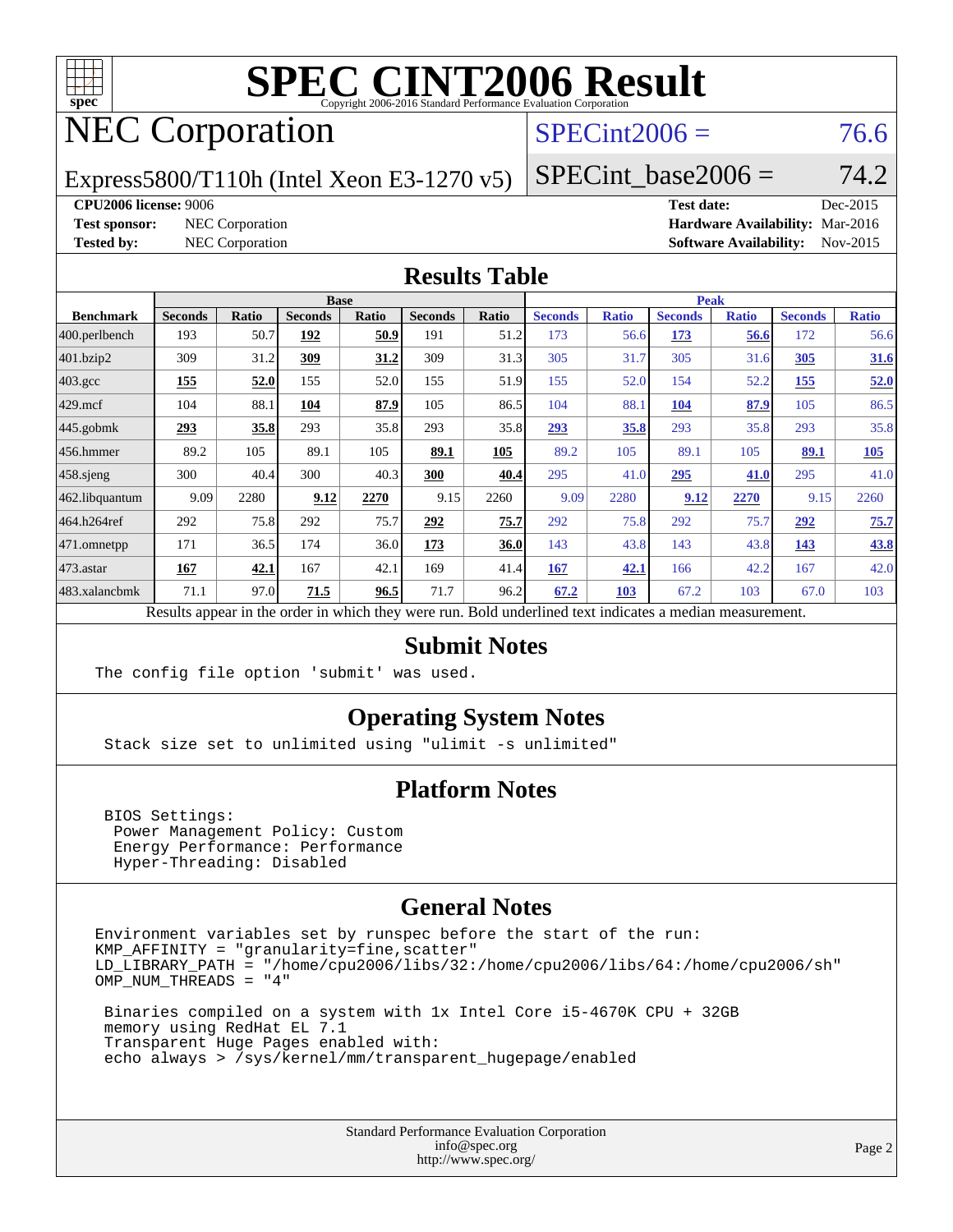

## **[SPEC CINT2006 Result](http://www.spec.org/auto/cpu2006/Docs/result-fields.html#SPECCINT2006Result)**

### NEC Corporation

 $SPECint2006 = 76.6$  $SPECint2006 = 76.6$ 

Express5800/T110h (Intel Xeon E3-1270 v5)

**[Tested by:](http://www.spec.org/auto/cpu2006/Docs/result-fields.html#Testedby)** NEC Corporation **[Software Availability:](http://www.spec.org/auto/cpu2006/Docs/result-fields.html#SoftwareAvailability)** Nov-2015

**[CPU2006 license:](http://www.spec.org/auto/cpu2006/Docs/result-fields.html#CPU2006license)** 9006 **[Test date:](http://www.spec.org/auto/cpu2006/Docs/result-fields.html#Testdate)** Dec-2015 **[Test sponsor:](http://www.spec.org/auto/cpu2006/Docs/result-fields.html#Testsponsor)** NEC Corporation **[Hardware Availability:](http://www.spec.org/auto/cpu2006/Docs/result-fields.html#HardwareAvailability)** Mar-2016

SPECint base2006 =  $74.2$ 

### **[Base Compiler Invocation](http://www.spec.org/auto/cpu2006/Docs/result-fields.html#BaseCompilerInvocation)**

[C benchmarks](http://www.spec.org/auto/cpu2006/Docs/result-fields.html#Cbenchmarks):  $\text{icc}$   $-\text{m64}$ 

[C++ benchmarks:](http://www.spec.org/auto/cpu2006/Docs/result-fields.html#CXXbenchmarks) [icpc -m64](http://www.spec.org/cpu2006/results/res2016q1/cpu2006-20160125-38824.flags.html#user_CXXbase_intel_icpc_64bit_fc66a5337ce925472a5c54ad6a0de310)

### **[Base Portability Flags](http://www.spec.org/auto/cpu2006/Docs/result-fields.html#BasePortabilityFlags)**

 400.perlbench: [-DSPEC\\_CPU\\_LP64](http://www.spec.org/cpu2006/results/res2016q1/cpu2006-20160125-38824.flags.html#b400.perlbench_basePORTABILITY_DSPEC_CPU_LP64) [-DSPEC\\_CPU\\_LINUX\\_X64](http://www.spec.org/cpu2006/results/res2016q1/cpu2006-20160125-38824.flags.html#b400.perlbench_baseCPORTABILITY_DSPEC_CPU_LINUX_X64) 401.bzip2: [-DSPEC\\_CPU\\_LP64](http://www.spec.org/cpu2006/results/res2016q1/cpu2006-20160125-38824.flags.html#suite_basePORTABILITY401_bzip2_DSPEC_CPU_LP64) 403.gcc: [-DSPEC\\_CPU\\_LP64](http://www.spec.org/cpu2006/results/res2016q1/cpu2006-20160125-38824.flags.html#suite_basePORTABILITY403_gcc_DSPEC_CPU_LP64) 429.mcf: [-DSPEC\\_CPU\\_LP64](http://www.spec.org/cpu2006/results/res2016q1/cpu2006-20160125-38824.flags.html#suite_basePORTABILITY429_mcf_DSPEC_CPU_LP64) 445.gobmk: [-DSPEC\\_CPU\\_LP64](http://www.spec.org/cpu2006/results/res2016q1/cpu2006-20160125-38824.flags.html#suite_basePORTABILITY445_gobmk_DSPEC_CPU_LP64) 456.hmmer: [-DSPEC\\_CPU\\_LP64](http://www.spec.org/cpu2006/results/res2016q1/cpu2006-20160125-38824.flags.html#suite_basePORTABILITY456_hmmer_DSPEC_CPU_LP64) 458.sjeng: [-DSPEC\\_CPU\\_LP64](http://www.spec.org/cpu2006/results/res2016q1/cpu2006-20160125-38824.flags.html#suite_basePORTABILITY458_sjeng_DSPEC_CPU_LP64) 462.libquantum: [-DSPEC\\_CPU\\_LP64](http://www.spec.org/cpu2006/results/res2016q1/cpu2006-20160125-38824.flags.html#suite_basePORTABILITY462_libquantum_DSPEC_CPU_LP64) [-DSPEC\\_CPU\\_LINUX](http://www.spec.org/cpu2006/results/res2016q1/cpu2006-20160125-38824.flags.html#b462.libquantum_baseCPORTABILITY_DSPEC_CPU_LINUX) 464.h264ref: [-DSPEC\\_CPU\\_LP64](http://www.spec.org/cpu2006/results/res2016q1/cpu2006-20160125-38824.flags.html#suite_basePORTABILITY464_h264ref_DSPEC_CPU_LP64) 471.omnetpp: [-DSPEC\\_CPU\\_LP64](http://www.spec.org/cpu2006/results/res2016q1/cpu2006-20160125-38824.flags.html#suite_basePORTABILITY471_omnetpp_DSPEC_CPU_LP64) 473.astar: [-DSPEC\\_CPU\\_LP64](http://www.spec.org/cpu2006/results/res2016q1/cpu2006-20160125-38824.flags.html#suite_basePORTABILITY473_astar_DSPEC_CPU_LP64) 483.xalancbmk: [-DSPEC\\_CPU\\_LP64](http://www.spec.org/cpu2006/results/res2016q1/cpu2006-20160125-38824.flags.html#suite_basePORTABILITY483_xalancbmk_DSPEC_CPU_LP64) [-DSPEC\\_CPU\\_LINUX](http://www.spec.org/cpu2006/results/res2016q1/cpu2006-20160125-38824.flags.html#b483.xalancbmk_baseCXXPORTABILITY_DSPEC_CPU_LINUX)

### **[Base Optimization Flags](http://www.spec.org/auto/cpu2006/Docs/result-fields.html#BaseOptimizationFlags)**

[C benchmarks](http://www.spec.org/auto/cpu2006/Docs/result-fields.html#Cbenchmarks):

[-xCORE-AVX2](http://www.spec.org/cpu2006/results/res2016q1/cpu2006-20160125-38824.flags.html#user_CCbase_f-xAVX2_5f5fc0cbe2c9f62c816d3e45806c70d7) [-ipo](http://www.spec.org/cpu2006/results/res2016q1/cpu2006-20160125-38824.flags.html#user_CCbase_f-ipo) [-O3](http://www.spec.org/cpu2006/results/res2016q1/cpu2006-20160125-38824.flags.html#user_CCbase_f-O3) [-no-prec-div](http://www.spec.org/cpu2006/results/res2016q1/cpu2006-20160125-38824.flags.html#user_CCbase_f-no-prec-div) [-parallel](http://www.spec.org/cpu2006/results/res2016q1/cpu2006-20160125-38824.flags.html#user_CCbase_f-parallel) [-opt-prefetch](http://www.spec.org/cpu2006/results/res2016q1/cpu2006-20160125-38824.flags.html#user_CCbase_f-opt-prefetch) [-auto-p32](http://www.spec.org/cpu2006/results/res2016q1/cpu2006-20160125-38824.flags.html#user_CCbase_f-auto-p32)

[C++ benchmarks:](http://www.spec.org/auto/cpu2006/Docs/result-fields.html#CXXbenchmarks)

[-xCORE-AVX2](http://www.spec.org/cpu2006/results/res2016q1/cpu2006-20160125-38824.flags.html#user_CXXbase_f-xAVX2_5f5fc0cbe2c9f62c816d3e45806c70d7) [-ipo](http://www.spec.org/cpu2006/results/res2016q1/cpu2006-20160125-38824.flags.html#user_CXXbase_f-ipo) [-O3](http://www.spec.org/cpu2006/results/res2016q1/cpu2006-20160125-38824.flags.html#user_CXXbase_f-O3) [-no-prec-div](http://www.spec.org/cpu2006/results/res2016q1/cpu2006-20160125-38824.flags.html#user_CXXbase_f-no-prec-div) [-opt-prefetch](http://www.spec.org/cpu2006/results/res2016q1/cpu2006-20160125-38824.flags.html#user_CXXbase_f-opt-prefetch) [-auto-p32](http://www.spec.org/cpu2006/results/res2016q1/cpu2006-20160125-38824.flags.html#user_CXXbase_f-auto-p32) [-Wl,-z,muldefs](http://www.spec.org/cpu2006/results/res2016q1/cpu2006-20160125-38824.flags.html#user_CXXbase_link_force_multiple1_74079c344b956b9658436fd1b6dd3a8a) [-L/sh -lsmartheap64](http://www.spec.org/cpu2006/results/res2016q1/cpu2006-20160125-38824.flags.html#user_CXXbase_SmartHeap64_ed4ef857ce90951921efb0d91eb88472)

### **[Base Other Flags](http://www.spec.org/auto/cpu2006/Docs/result-fields.html#BaseOtherFlags)**

[C benchmarks](http://www.spec.org/auto/cpu2006/Docs/result-fields.html#Cbenchmarks):

403.gcc: [-Dalloca=\\_alloca](http://www.spec.org/cpu2006/results/res2016q1/cpu2006-20160125-38824.flags.html#b403.gcc_baseEXTRA_CFLAGS_Dalloca_be3056838c12de2578596ca5467af7f3)

### **[Peak Compiler Invocation](http://www.spec.org/auto/cpu2006/Docs/result-fields.html#PeakCompilerInvocation)**

[C benchmarks \(except as noted below\)](http://www.spec.org/auto/cpu2006/Docs/result-fields.html#Cbenchmarksexceptasnotedbelow):  $\text{icc}$  -m64

Continued on next page

Standard Performance Evaluation Corporation [info@spec.org](mailto:info@spec.org) <http://www.spec.org/>

Page 3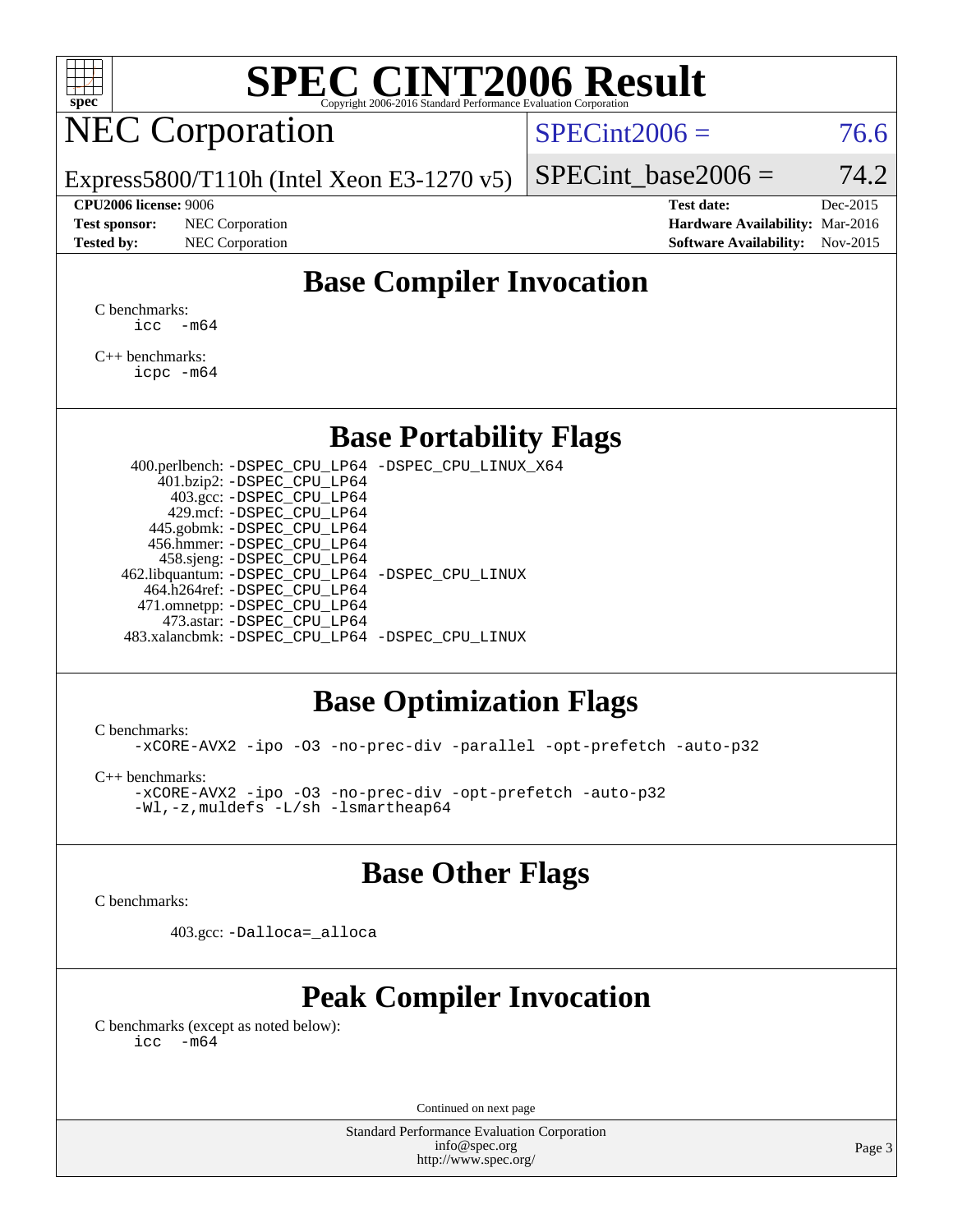

## **[SPEC CINT2006 Result](http://www.spec.org/auto/cpu2006/Docs/result-fields.html#SPECCINT2006Result)**

NEC Corporation

 $SPECint2006 = 76.6$  $SPECint2006 = 76.6$ 

Express5800/T110h (Intel Xeon E3-1270 v5)

SPECint base2006 =  $74.2$ 

**[CPU2006 license:](http://www.spec.org/auto/cpu2006/Docs/result-fields.html#CPU2006license)** 9006 **[Test date:](http://www.spec.org/auto/cpu2006/Docs/result-fields.html#Testdate)** Dec-2015 **[Test sponsor:](http://www.spec.org/auto/cpu2006/Docs/result-fields.html#Testsponsor)** NEC Corporation **NEC Corporation [Hardware Availability:](http://www.spec.org/auto/cpu2006/Docs/result-fields.html#HardwareAvailability)** Mar-2016 **[Tested by:](http://www.spec.org/auto/cpu2006/Docs/result-fields.html#Testedby)** NEC Corporation **[Software Availability:](http://www.spec.org/auto/cpu2006/Docs/result-fields.html#SoftwareAvailability)** Nov-2015

### **[Peak Compiler Invocation \(Continued\)](http://www.spec.org/auto/cpu2006/Docs/result-fields.html#PeakCompilerInvocation)**

400.perlbench: [icc -m32 -L/opt/intel/compilers\\_and\\_libraries\\_2016/linux/compiler/lib/ia32\\_lin](http://www.spec.org/cpu2006/results/res2016q1/cpu2006-20160125-38824.flags.html#user_peakCCLD400_perlbench_intel_icc_e10256ba5924b668798078a321b0cb3f)

[C++ benchmarks \(except as noted below\):](http://www.spec.org/auto/cpu2006/Docs/result-fields.html#CXXbenchmarksexceptasnotedbelow)

[icpc -m32 -L/opt/intel/compilers\\_and\\_libraries\\_2016/linux/compiler/lib/ia32\\_lin](http://www.spec.org/cpu2006/results/res2016q1/cpu2006-20160125-38824.flags.html#user_CXXpeak_intel_icpc_b4f50a394bdb4597aa5879c16bc3f5c5)

473.astar: [icpc -m64](http://www.spec.org/cpu2006/results/res2016q1/cpu2006-20160125-38824.flags.html#user_peakCXXLD473_astar_intel_icpc_64bit_fc66a5337ce925472a5c54ad6a0de310)

### **[Peak Portability Flags](http://www.spec.org/auto/cpu2006/Docs/result-fields.html#PeakPortabilityFlags)**

 400.perlbench: [-D\\_FILE\\_OFFSET\\_BITS=64](http://www.spec.org/cpu2006/results/res2016q1/cpu2006-20160125-38824.flags.html#user_peakPORTABILITY400_perlbench_file_offset_bits_64_438cf9856305ebd76870a2c6dc2689ab) [-DSPEC\\_CPU\\_LINUX\\_IA32](http://www.spec.org/cpu2006/results/res2016q1/cpu2006-20160125-38824.flags.html#b400.perlbench_peakCPORTABILITY_DSPEC_CPU_LINUX_IA32) 401.bzip2: [-DSPEC\\_CPU\\_LP64](http://www.spec.org/cpu2006/results/res2016q1/cpu2006-20160125-38824.flags.html#suite_peakPORTABILITY401_bzip2_DSPEC_CPU_LP64) 403.gcc: [-DSPEC\\_CPU\\_LP64](http://www.spec.org/cpu2006/results/res2016q1/cpu2006-20160125-38824.flags.html#suite_peakPORTABILITY403_gcc_DSPEC_CPU_LP64) 429.mcf: [-DSPEC\\_CPU\\_LP64](http://www.spec.org/cpu2006/results/res2016q1/cpu2006-20160125-38824.flags.html#suite_peakPORTABILITY429_mcf_DSPEC_CPU_LP64) 445.gobmk: [-DSPEC\\_CPU\\_LP64](http://www.spec.org/cpu2006/results/res2016q1/cpu2006-20160125-38824.flags.html#suite_peakPORTABILITY445_gobmk_DSPEC_CPU_LP64) 456.hmmer: [-DSPEC\\_CPU\\_LP64](http://www.spec.org/cpu2006/results/res2016q1/cpu2006-20160125-38824.flags.html#suite_peakPORTABILITY456_hmmer_DSPEC_CPU_LP64) 458.sjeng: [-DSPEC\\_CPU\\_LP64](http://www.spec.org/cpu2006/results/res2016q1/cpu2006-20160125-38824.flags.html#suite_peakPORTABILITY458_sjeng_DSPEC_CPU_LP64) 462.libquantum: [-DSPEC\\_CPU\\_LP64](http://www.spec.org/cpu2006/results/res2016q1/cpu2006-20160125-38824.flags.html#suite_peakPORTABILITY462_libquantum_DSPEC_CPU_LP64) [-DSPEC\\_CPU\\_LINUX](http://www.spec.org/cpu2006/results/res2016q1/cpu2006-20160125-38824.flags.html#b462.libquantum_peakCPORTABILITY_DSPEC_CPU_LINUX) 464.h264ref: [-DSPEC\\_CPU\\_LP64](http://www.spec.org/cpu2006/results/res2016q1/cpu2006-20160125-38824.flags.html#suite_peakPORTABILITY464_h264ref_DSPEC_CPU_LP64) 471.omnetpp: [-D\\_FILE\\_OFFSET\\_BITS=64](http://www.spec.org/cpu2006/results/res2016q1/cpu2006-20160125-38824.flags.html#user_peakPORTABILITY471_omnetpp_file_offset_bits_64_438cf9856305ebd76870a2c6dc2689ab) 473.astar: [-DSPEC\\_CPU\\_LP64](http://www.spec.org/cpu2006/results/res2016q1/cpu2006-20160125-38824.flags.html#suite_peakPORTABILITY473_astar_DSPEC_CPU_LP64) 483.xalancbmk: [-D\\_FILE\\_OFFSET\\_BITS=64](http://www.spec.org/cpu2006/results/res2016q1/cpu2006-20160125-38824.flags.html#user_peakPORTABILITY483_xalancbmk_file_offset_bits_64_438cf9856305ebd76870a2c6dc2689ab) [-DSPEC\\_CPU\\_LINUX](http://www.spec.org/cpu2006/results/res2016q1/cpu2006-20160125-38824.flags.html#b483.xalancbmk_peakCXXPORTABILITY_DSPEC_CPU_LINUX)

### **[Peak Optimization Flags](http://www.spec.org/auto/cpu2006/Docs/result-fields.html#PeakOptimizationFlags)**

```
C benchmarks:
```

```
 400.perlbench: -xCORE-AVX2(pass 2) -prof-gen:threadsafe(pass 1)
          -i\text{po}(pass 2) -\overline{0}3(pass 2)-no-prec-div(pass 2)
          -par-num-threads=1(pass 1) -prof-use(pass 2) -opt-prefetch
          -ansi-alias
  401.bzip2: -xCORE-AVX2(pass 2) -prof-gen:threadsafe(pass 1)
          -ipo(pass 2) -O3(pass 2) -no-prec-div
          -par-num-threads=1(pass 1) -prof-use(pass 2) -auto-ilp32
          -opt-prefetch -ansi-alias
    403.gcc: -xCORE-AVX2 -ipo -O3 -no-prec-div -inline-calloc
          -opt-malloc-options=3 -auto-ilp32
  429.mcf: basepeak = yes
445.gobmk: basepeak = yes
 456.hmmer: basepeak = yes
                                  Continued on next page
```
Standard Performance Evaluation Corporation [info@spec.org](mailto:info@spec.org) <http://www.spec.org/>